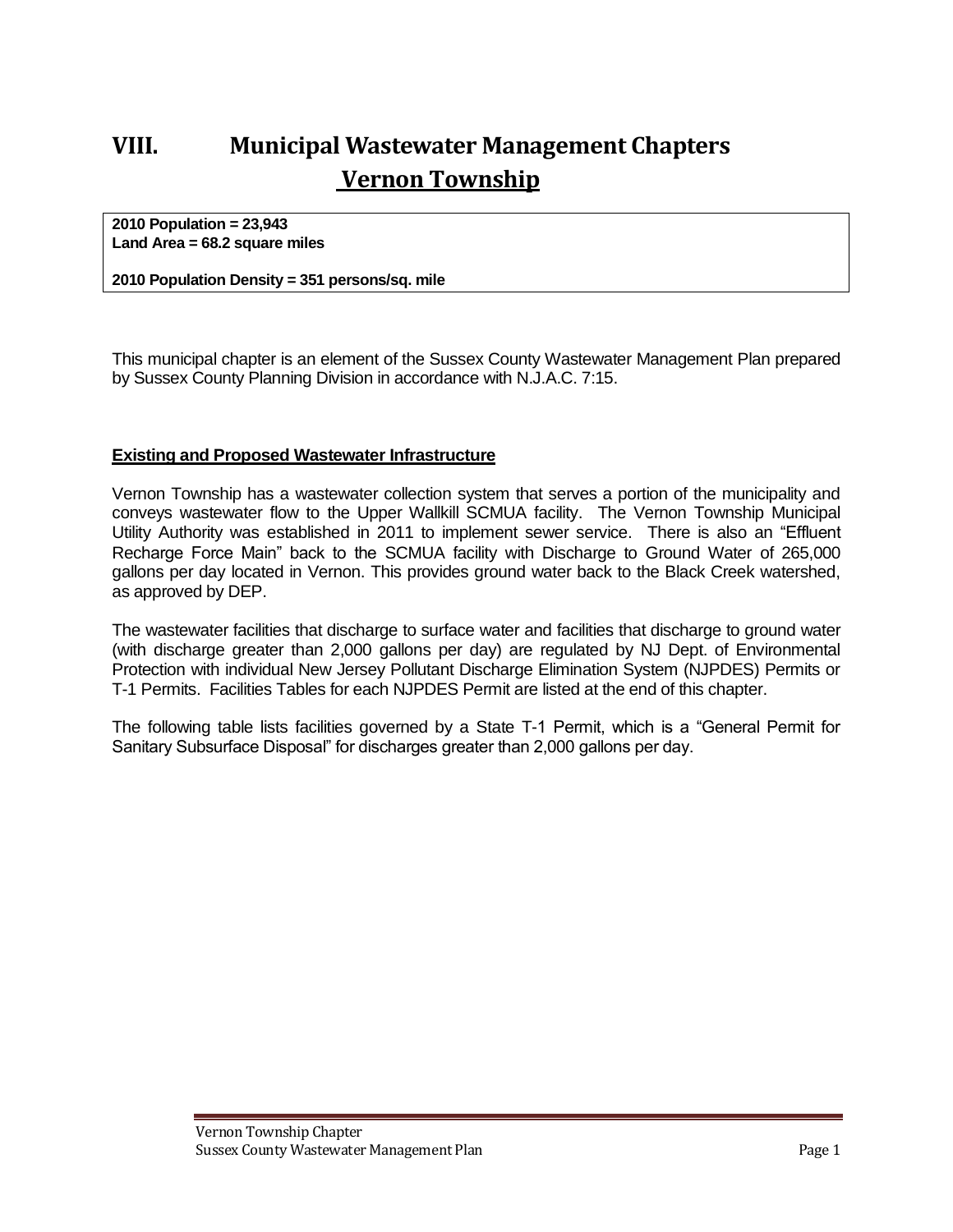### **Table A - Existing NJPDES T-1 Facilities:**

| <b>NJPDES</b> | <b>Facility Name</b>                                                           | <b>Project Summary</b>                                                                                               | <b>Block</b> | Lot            | <b>Street</b><br><b>Address</b>    | $\mathsf{X}$<br>Coord. | Y<br>Coord. |
|---------------|--------------------------------------------------------------------------------|----------------------------------------------------------------------------------------------------------------------|--------------|----------------|------------------------------------|------------------------|-------------|
|               |                                                                                |                                                                                                                      |              |                |                                    |                        |             |
| NJG0087491    | <b>Baldwin</b><br>Apartments                                                   | 2-building apartment<br>complex with 24 units<br>(total of 28 bedrooms)                                              | 141          | 10.01          | Omega<br><b>Drive</b>              | 495850                 | 862849      |
| NJG0107212    | D&R Group<br>Vernon                                                            | 20,032 sq. ft. medical<br>arts building, with<br>physician's offices                                                 | 190.02       | $\overline{2}$ | 212 Route<br>94                    | 491841                 | 858928      |
| NJG0140091    | <b>Great Gorge</b><br>Terrace<br>Condominium<br>Assoc.                         | 11 buildings with 44<br>condominium units                                                                            | 232.01       | $1 - 44$       | Old<br>Rudetown<br>Road            |                        |             |
| NJG0168076    | Winter<br>North<br><b>Activity Center</b><br>(former Hidden<br>Valley ski area | Non-profit private ski<br>area with a max.<br>capacity of 600<br>people                                              | 192.02       | 2.5            | 44<br><b>Breakneck</b><br>Road     | 498069                 | 857029      |
| NJG0136875    | Tall<br><b>Timbers</b><br>Camp Ground                                          | Campground with<br>977 campsites<br>served by seepage<br>pits, septic tanks,<br>disposal fields and<br>holding tanks | Various      |                | 100 Tall<br><b>Timbers</b><br>Road | 481183                 | 869208      |
| NJG0062677    | Vernon<br><b>Colonial Plaza</b>                                                | 32,507 sq. ft.<br>shopping center,<br>retail/professional                                                            | 270          | 6.03           | 40 Rt. 94                          | 479007                 | 852517      |
| NJG0131415    | Vernon<br>Valley<br>Plaza                                                      | Shopping center                                                                                                      | 145          | 1.05           | 530 Rt.<br>515                     | 496718                 | 860213      |
| NJG0073415    | Wawayanda<br><b>State Park</b>                                                 | State park with lake,<br>restroom facilities                                                                         |              |                | Off War-<br>wick Dr                |                        |             |
| NJG0219410    | Glen Meadow<br>School                                                          | School                                                                                                               |              |                | 7 Sammis<br>Road                   | 489873                 | 868256      |
| NJG0219428    | Walnut Ridge<br>Middle School                                                  | Middle school                                                                                                        |              |                | 625 Rt.<br>517                     | 488662                 | 866437      |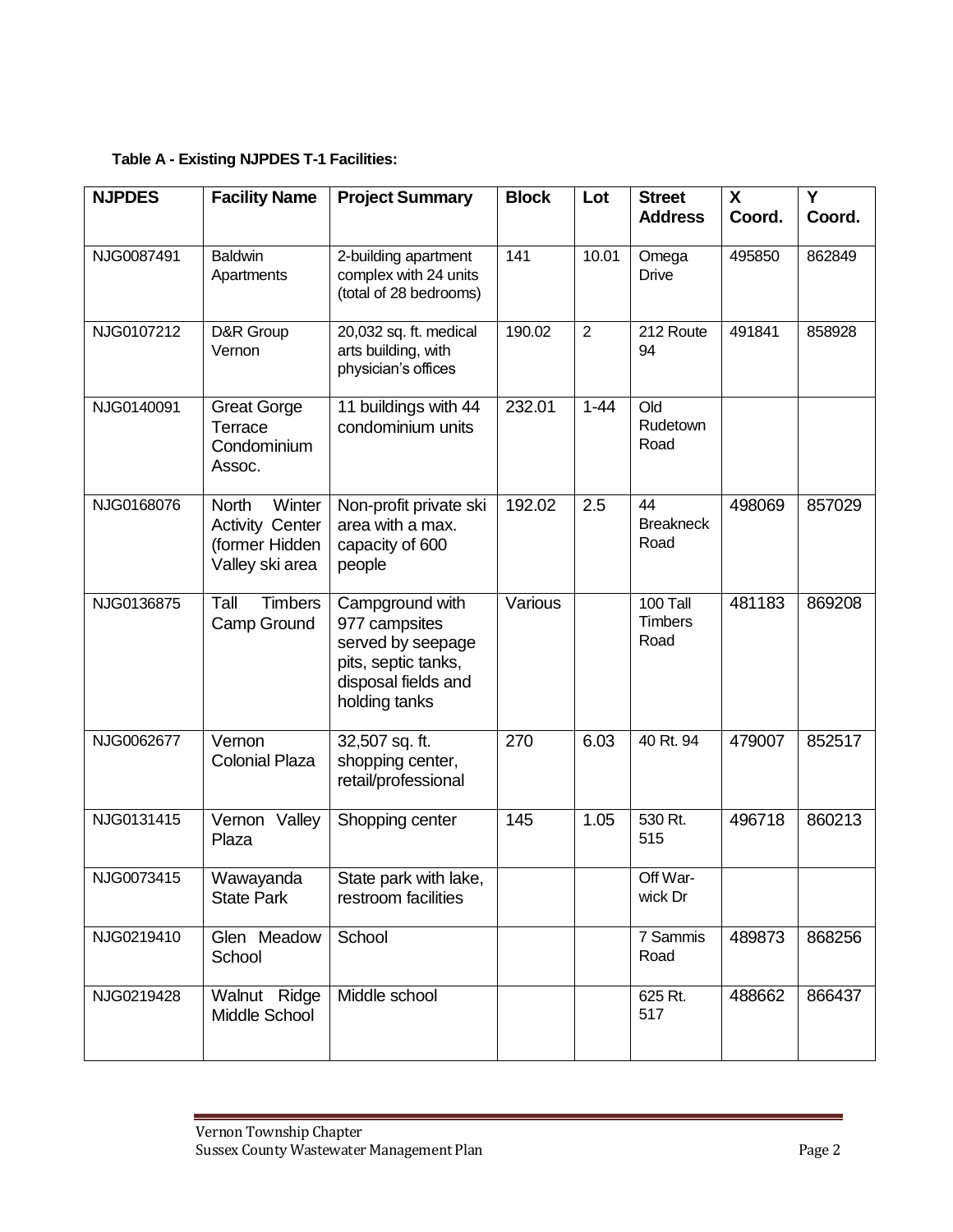### **Build-out in Septic Areas and DEP Nitrate Dilution Modeal**

In running the DEP Build-out Model, all undeveloped land was included as available for nitrate dilution for future septic density. The results are provided by HUC-11 watershed, and it does not exceed the Total New Allowed Units. The regional HUC-11 watershed tables are provided on pages 36 – 39 of the County WMP. For the three HUC-11 watersheds, Total Zoned Septics is below the DEP Model for Total Allowed New Septics so the nitrate dilution is projected to be within acceptable range for the watersheds.

Based on existing zoning, the projected number of new septic units in each HUC-11 watershed will not exceed the DEP maximum units allowable based on nitrate dilution and maintaining 2 mg/L ground water quality. The NJDEP Build-out Model should be viewed as a rough indicator. The Model includes variables with a range of values (such as household size) and assumes that existing zoning would not change. It is a regional planning tool with just one focus: to identify possible areas of future stresses on ground water quality. The number of maximum allowable units is a theoretical number, and local municipal plans could provide for much less growth. There are many other considerations for municipalities, and it is not meant to replace or override the local perspective. Given the rural character of Sussex County, its roads and infrastructure, its quality of life, these are some other factors important to planning for future growth. **Appendix J** further describes the NJDEP Build-out Model and some of its limitations as well.

### **Build-out and Sewer Capacity Analysis**

A build-out projection was done for Vernon Center as part of their Center Designation process in 2003. A build-out study analyzes land available for development (i.e. undeveloped and not constrained due to environmentally sensitive areas) within each general zone of the Vernon Center. It showed over 500 residential units projected and over 300,000 square feet of commercial/ nonresidential development.

**Vernon Township is currently working on a build-out analysis of their Center area.** [ provide build-out information ]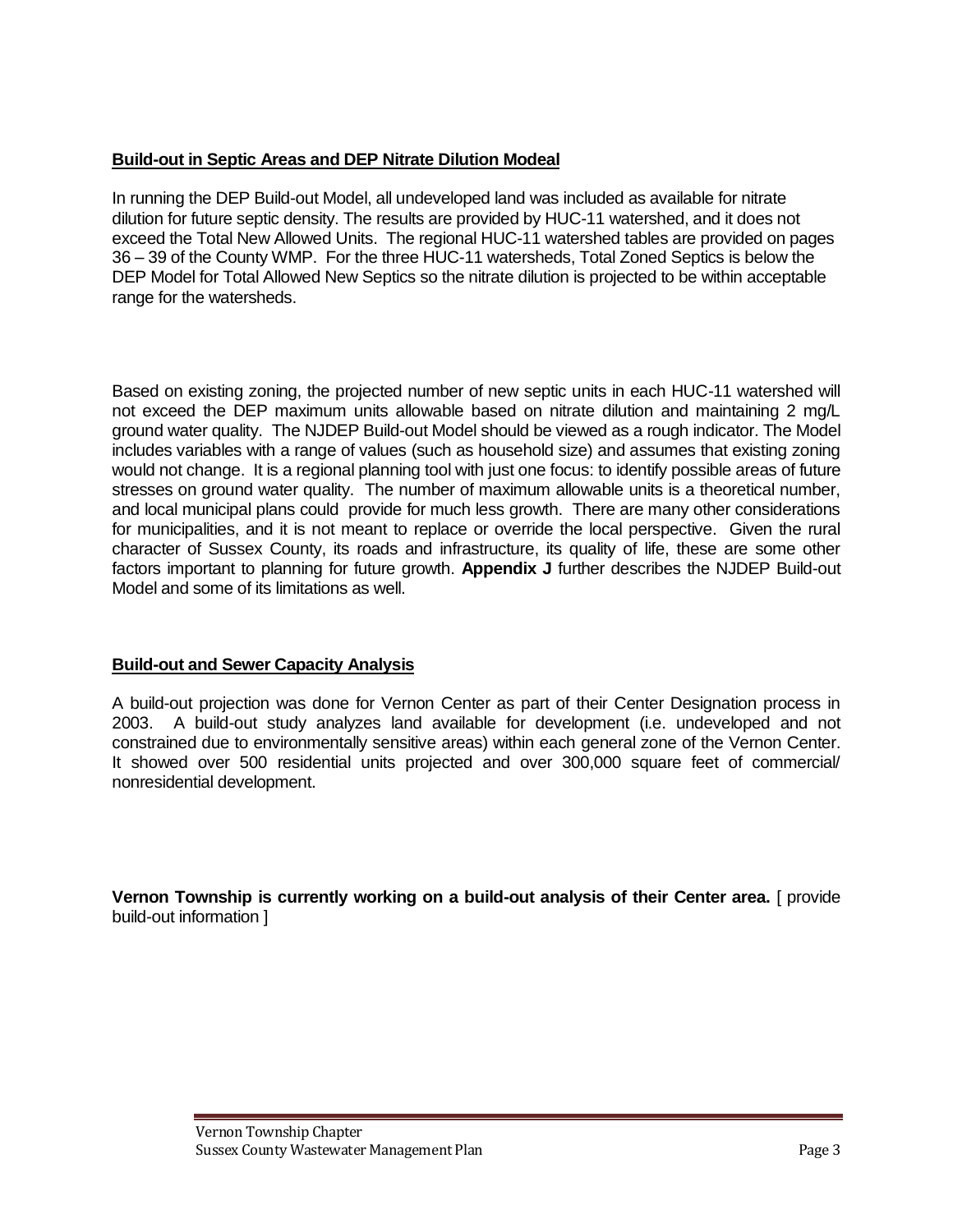|                                                                                                                             | Table B - Future Wastewater Planning Flows By Facility |                                 |                                                        |                                                                    |                                                  |                                                          |                                           |  |                                         |                                                             |
|-----------------------------------------------------------------------------------------------------------------------------|--------------------------------------------------------|---------------------------------|--------------------------------------------------------|--------------------------------------------------------------------|--------------------------------------------------|----------------------------------------------------------|-------------------------------------------|--|-----------------------------------------|-------------------------------------------------------------|
| <b>Domestic</b><br>Wastewater<br><b>Treatment</b><br><b>Facility and</b><br><b>NJPDES</b><br><b>Permit</b><br><b>Number</b> | (NGD)<br><b>SCMUA</b><br><b>Allocation</b>             | 2014<br>Existing<br>Flows (MGD) | Approved<br>Flow (MGD)<br>Permits/<br>Committed<br>TWA | Projected<br><b>Dwelling</b><br><b>Units</b><br><b>Residential</b> | Projected<br><b>Flow</b><br>(NGD)<br>Residential | Projected<br>$(sq$ ft)<br>Nonresidential<br><b>Space</b> | (NGD)<br>Projected<br>Nonresidential Flow |  | Flows (MGD)<br>Total Future<br>Planning | (NGD)<br><b>Facility</b><br>Excess<br>Capacity<br>(Deficit) |
| <b>SCMUA</b>                                                                                                                | 0.380                                                  | 1.45                            |                                                        |                                                                    |                                                  |                                                          |                                           |  |                                         |                                                             |
| <b>Upper Wallkill</b>                                                                                                       |                                                        |                                 |                                                        |                                                                    |                                                  |                                                          |                                           |  |                                         |                                                             |
| NJ0053350                                                                                                                   |                                                        |                                 |                                                        |                                                                    |                                                  |                                                          |                                           |  |                                         |                                                             |
| <b>SCMUA</b>                                                                                                                | 0.265                                                  | 0.008                           |                                                        |                                                                    |                                                  |                                                          |                                           |  |                                         |                                                             |
| Vernon<br>Discharge<br>NJ0146676                                                                                            |                                                        |                                 |                                                        |                                                                    |                                                  |                                                          |                                           |  |                                         |                                                             |

It is useful to compare the SCMUA allocation amount, existing flow and build-out flow to evaluate whether additional wastewater capacity would be needed in the future.

Vernon has 0.380 Million Gallons per Day allocation from SCMUA Discharge to Surface Water permit to Wallkill River, and 0.265 MGD allocation for Discharge to Ground Water, for a total SCMUA allocation of 0.645 MGD.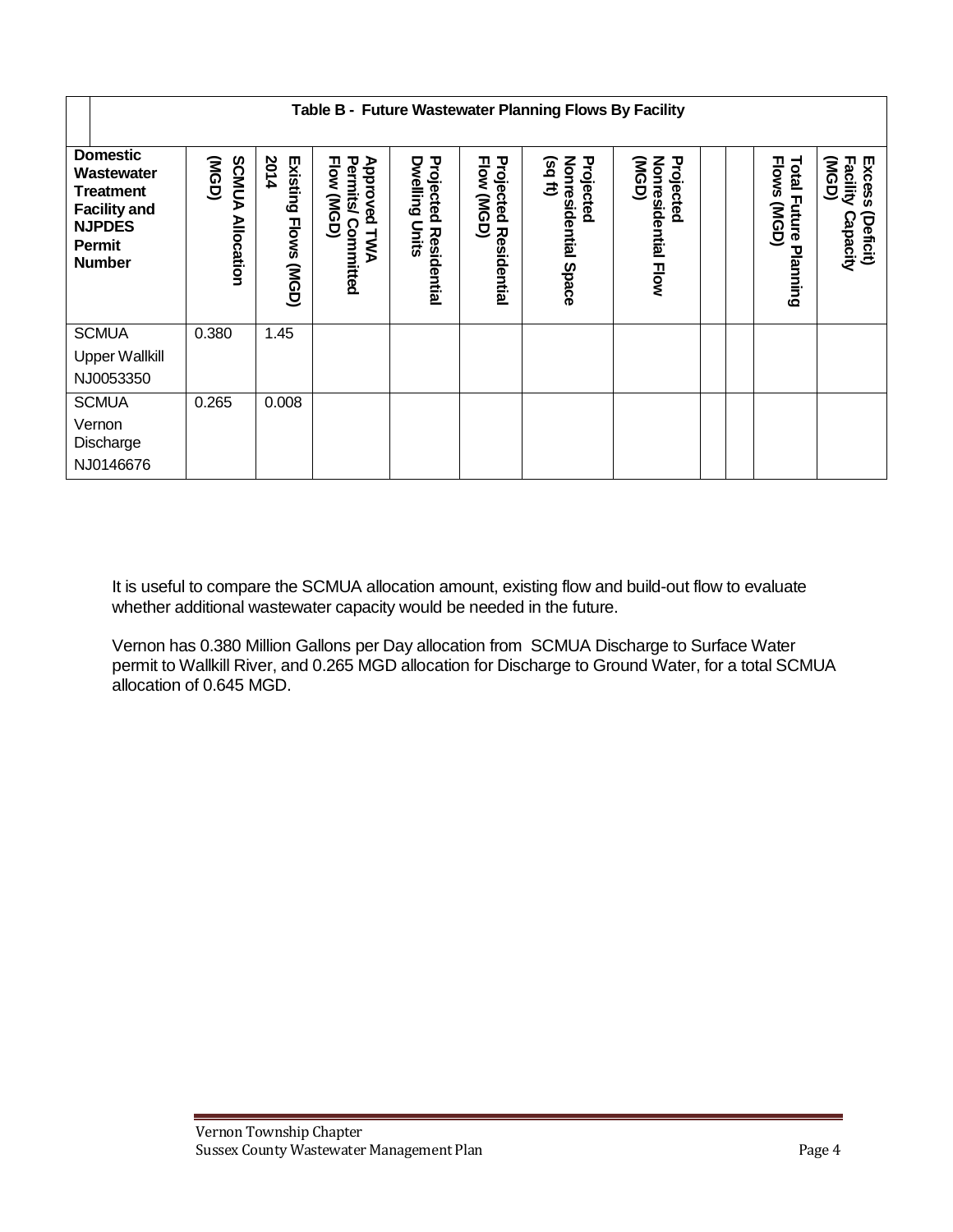## Municipal Chapter – Vernon Township Wastewater Facilities Tables

The wastewater facility tables for all sanitary and/or process wastewater discharge to surface water facilities and those sanitary/ and/or process wastewater discharge to groundwater facilities discharging greater than 2000 gallons per day (i.e., requiring NJPDES permits) are listed below, based on whether they are domestic or industrial wastewater treatment facilities, and whether they have service areas that affect more than one municipality.

**On-Site Domestic Treatment Facilities**– These facilities are listed I nfollowing Tables.

**Industrial Wastewater Facilities** – These facilities are listed in Tables.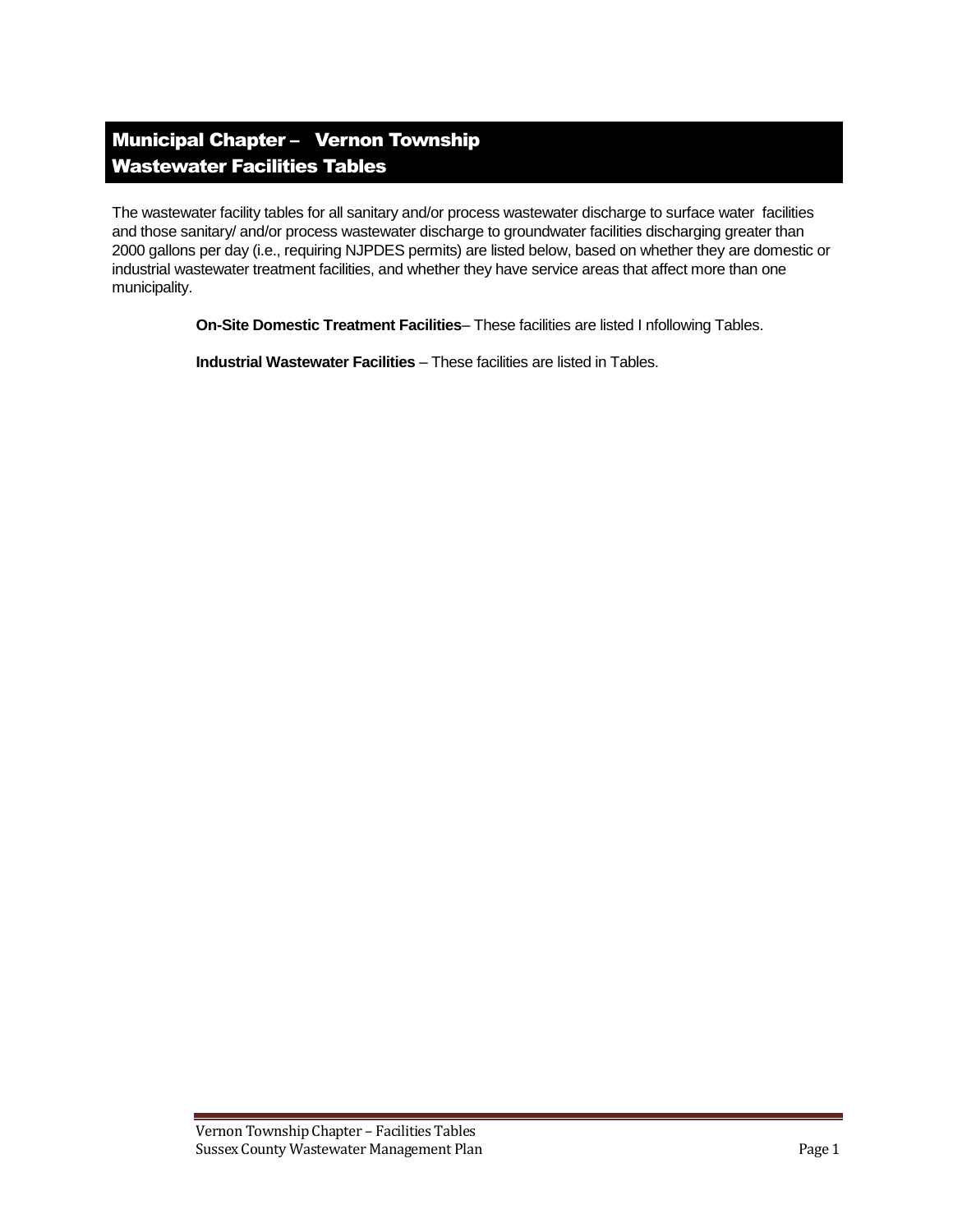### **ON-SITE DOMESTIC TREATMENT FACILITIES FACILITY NAME: SCMUA UPPER WALLKILL/ DISCHARGE TO GROUND WATER**

| <b>Facility Total</b>                                                                                                          | 0.008 MGD                                                                                                                                                                                                                            | 0.265 MGD                         |  |  |  |
|--------------------------------------------------------------------------------------------------------------------------------|--------------------------------------------------------------------------------------------------------------------------------------------------------------------------------------------------------------------------------------|-----------------------------------|--|--|--|
| Infiltration/Inflow                                                                                                            |                                                                                                                                                                                                                                      |                                   |  |  |  |
| Industrial flow                                                                                                                |                                                                                                                                                                                                                                      |                                   |  |  |  |
| Commercial flow                                                                                                                |                                                                                                                                                                                                                                      |                                   |  |  |  |
| <b>Residential flow</b>                                                                                                        |                                                                                                                                                                                                                                      |                                   |  |  |  |
| *14. Summary of wastewater flow received/to be<br>received as a 3-day average flow for DSW or a<br>daily maximum flow for DGW: | Current (Year 2013) Flow<br>(in MGD)                                                                                                                                                                                                 | <b>Build-out Flow</b><br>(in MGD) |  |  |  |
| <b>Total</b>                                                                                                                   |                                                                                                                                                                                                                                      |                                   |  |  |  |
| *13. Summary of population served/to be served<br>including major seasonal fluctuations:                                       | Current (Year 2013)<br>Population                                                                                                                                                                                                    | <b>Build-out</b><br>Population    |  |  |  |
| 11. Present permitted flow or permit condition<br>(DSW) or daily maximum (DGW):                                                | 0.265 MGD                                                                                                                                                                                                                            |                                   |  |  |  |
|                                                                                                                                | c. State Plane Coordinates<br>X-466762 Y-842786                                                                                                                                                                                      |                                   |  |  |  |
| seconds):                                                                                                                      | b. Latitude and the control of the control of the control of the control of the control of the control of the control of the control of the control of the control of the control of the control of the control of the control<br>or |                                   |  |  |  |
| 10. Location of discharge (i.e. degrees, minutes,                                                                              |                                                                                                                                                                                                                                      |                                   |  |  |  |
| c. Block(s) and Lot(s)                                                                                                         | <b>Block 232 Lot 12</b>                                                                                                                                                                                                              |                                   |  |  |  |
| b. Street address                                                                                                              | Route 94                                                                                                                                                                                                                             |                                   |  |  |  |
| a. Municipality & County                                                                                                       | Vernon Township, Sussex County                                                                                                                                                                                                       |                                   |  |  |  |
| 9. Location of facility:                                                                                                       |                                                                                                                                                                                                                                      |                                   |  |  |  |
| 8. Co-Permittee of facility (where applicable):                                                                                |                                                                                                                                                                                                                                      |                                   |  |  |  |
| 7. Operator of facility:                                                                                                       | <b>Sussex County MUA</b>                                                                                                                                                                                                             |                                   |  |  |  |
| 6. Owner of facility:                                                                                                          | <b>Sussex County MUA</b>                                                                                                                                                                                                             |                                   |  |  |  |
| 5. Classification of receiving water or aquifer:                                                                               | II-A                                                                                                                                                                                                                                 |                                   |  |  |  |
| water (DSW):<br>4. Receiving water or aquifer:                                                                                 | <b>Glacial Drift</b>                                                                                                                                                                                                                 |                                   |  |  |  |
| 3. Discharge to ground water (DGW) or surface                                                                                  | <b>DGW</b>                                                                                                                                                                                                                           |                                   |  |  |  |
| 2. New Jersey Pollutant Discharge Elimination<br><b>System Permit Number:</b>                                                  | NJ0145688                                                                                                                                                                                                                            |                                   |  |  |  |
| 1. Existing or proposed facility:                                                                                              | Existing                                                                                                                                                                                                                             |                                   |  |  |  |

\* Infiltration/Inflow (I/I): Existing I/I should be identified. However, additional future I/I may not be projected. (The NJPDES Treatment Works Approval regulations make numerical allowances for I/I.) The existing I/I can be carried-over and accounted for in the total future wastewater flow.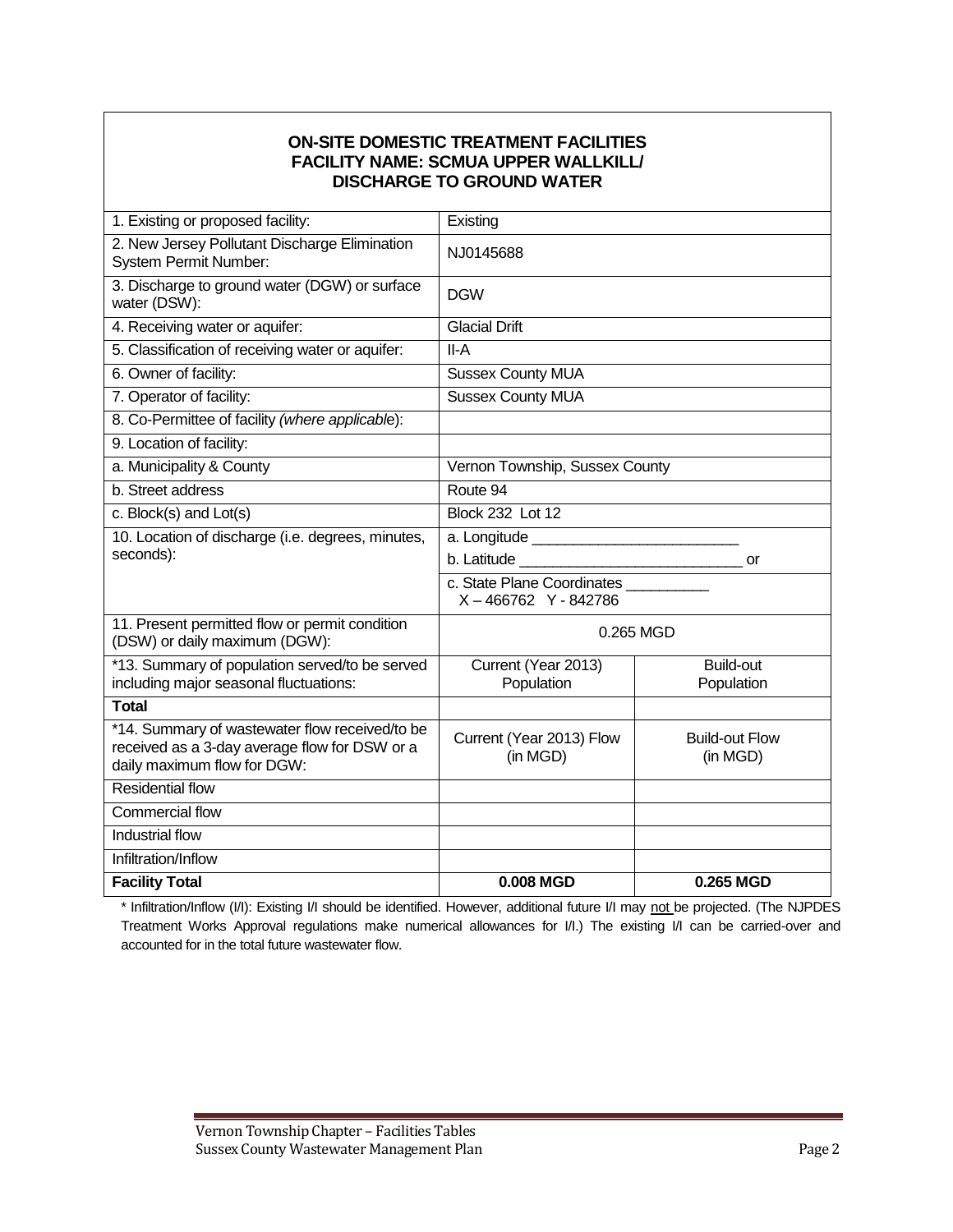### **ON-SITE DOMESTIC TREATMENT FACILITIES FACILITY NAME: LEGENDS RESORT**

| 1. Existing or proposed facility:                                                                                              | Existing                                        |                                   |  |  |  |
|--------------------------------------------------------------------------------------------------------------------------------|-------------------------------------------------|-----------------------------------|--|--|--|
| 2. New Jersey Pollutant Discharge Elimination<br><b>System Permit Number:</b>                                                  | NJ0023949                                       |                                   |  |  |  |
| 3. Discharge to ground water (DGW) or surface<br>water (DSW):                                                                  | <b>DSW</b>                                      |                                   |  |  |  |
| 4. Receiving water or aquifer:                                                                                                 | <b>Black Creek</b>                              |                                   |  |  |  |
| 5. Classification of receiving water or aquifer:                                                                               | FW2-NT                                          |                                   |  |  |  |
| 6. Owner of facility:                                                                                                          | Metairie Corp.                                  |                                   |  |  |  |
| 7. Operator of facility:                                                                                                       | R. Grennille                                    |                                   |  |  |  |
| 8. Co-Permittee of facility (where applicable):                                                                                |                                                 |                                   |  |  |  |
| 9. Location of facility:                                                                                                       |                                                 |                                   |  |  |  |
| a. Municipality & County                                                                                                       | Vernon Township, Sussex County                  |                                   |  |  |  |
| b. Street address                                                                                                              | Route 517                                       |                                   |  |  |  |
| c. Block(s) and Lot(s)                                                                                                         | Block 231 Lot 1; Block 231.01 Lot 1             |                                   |  |  |  |
| 10. Location of discharge (i.e. degrees, minutes,                                                                              |                                                 |                                   |  |  |  |
| seconds):                                                                                                                      | or                                              |                                   |  |  |  |
|                                                                                                                                | c. State Plane Coordinates<br>X-483287 Y-858473 |                                   |  |  |  |
| 11. Present permitted flow or permit condition<br>(DSW) or daily maximum (DGW):                                                | 0.350 MGD                                       |                                   |  |  |  |
| *13. Summary of population served/to be served<br>including major seasonal fluctuations:                                       | Current (Year 2013)<br>Population               | <b>Build-out</b><br>Population    |  |  |  |
| <b>Total</b>                                                                                                                   |                                                 |                                   |  |  |  |
| *14. Summary of wastewater flow received/to be<br>received as a 3-day average flow for DSW or a<br>daily maximum flow for DGW: | Current (Year 2013) Flow<br>(in MGD)            | <b>Build-out Flow</b><br>(in MGD) |  |  |  |
| <b>Residential flow</b>                                                                                                        |                                                 |                                   |  |  |  |
| Commercial flow                                                                                                                |                                                 |                                   |  |  |  |
| Industrial flow                                                                                                                |                                                 |                                   |  |  |  |
| Infiltration/Inflow                                                                                                            |                                                 |                                   |  |  |  |
| <b>Facility Total</b>                                                                                                          | 0.21                                            | 0.350                             |  |  |  |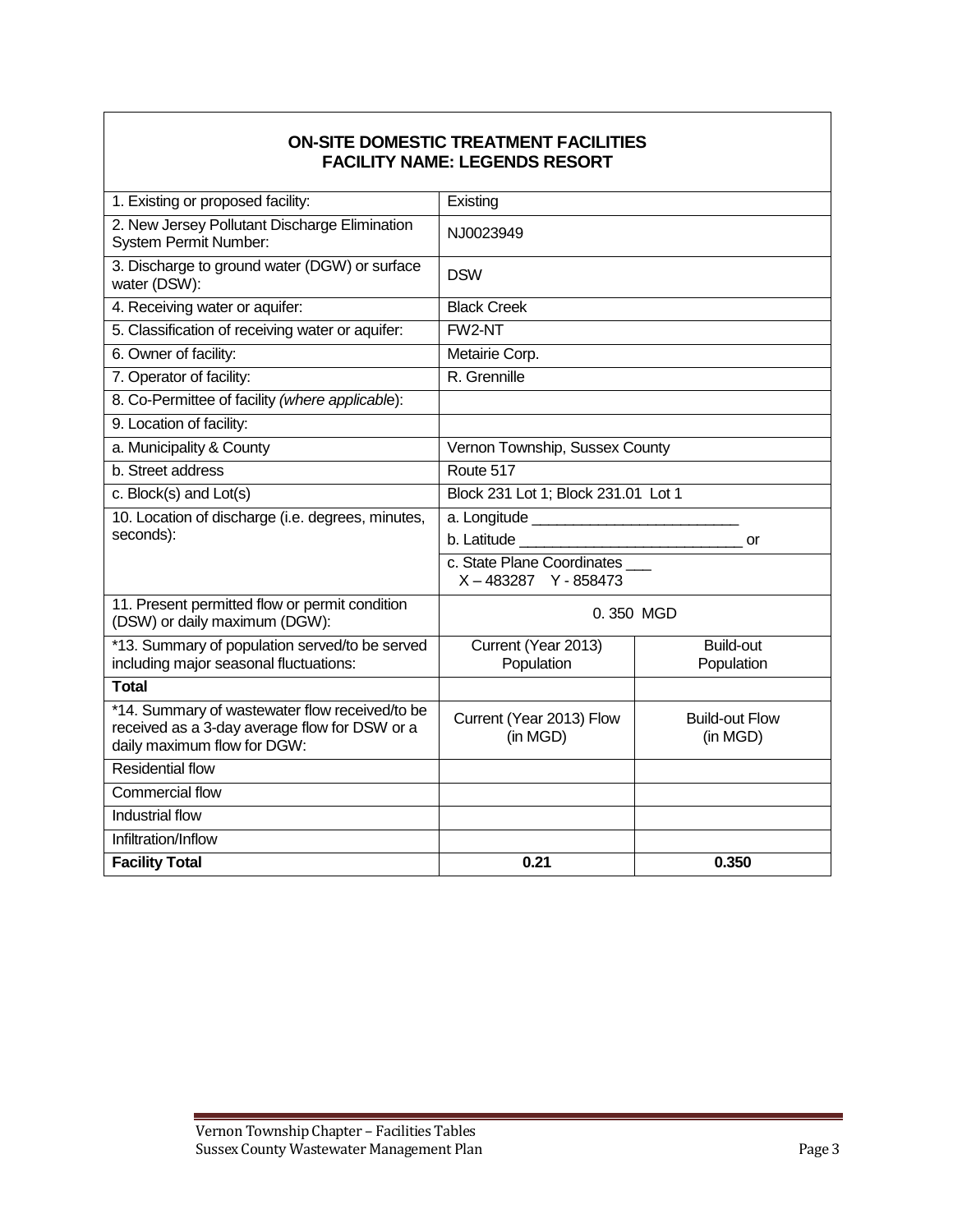### **ON-SITE DOMESTIC TREATMENT FACILITIES FACILITY NAME: LOUNSBERRY HOLLOW MIDDLE SCHOOL**

| 1. Existing or proposed facility:                                                                                              | Existing                                                                  |           |  |  |  |
|--------------------------------------------------------------------------------------------------------------------------------|---------------------------------------------------------------------------|-----------|--|--|--|
| 2. New Jersey Pollutant Discharge Elimination<br><b>System Permit Number:</b>                                                  | NJ0023841                                                                 |           |  |  |  |
| 3. Discharge to ground water (DGW) or surface<br>water (DSW):                                                                  | <b>DSW</b>                                                                |           |  |  |  |
| 4. Receiving water or aquifer:                                                                                                 | Lounsberry Hollow Brook                                                   |           |  |  |  |
| 5. Classification of receiving water or aquifer:                                                                               | FW2-TM                                                                    |           |  |  |  |
| 6. Owner of facility:                                                                                                          | Vernon Twp. Board of Education                                            |           |  |  |  |
| 7. Operator of facility:                                                                                                       | Vernon Twp. Board of Education                                            |           |  |  |  |
| 8. Co-Permittee of facility (where applicable):                                                                                |                                                                           |           |  |  |  |
| 9. Location of facility:                                                                                                       |                                                                           |           |  |  |  |
| a. Municipality & County                                                                                                       | Vernon Township, Sussex County                                            |           |  |  |  |
| b. Street address                                                                                                              | Sammis Road                                                               |           |  |  |  |
| c. Block(s) and Lot(s)                                                                                                         |                                                                           |           |  |  |  |
| 10. Location of discharge (i.e. degrees, minutes,                                                                              |                                                                           |           |  |  |  |
| seconds):                                                                                                                      | or                                                                        |           |  |  |  |
|                                                                                                                                | c. State Plane Coordinates                                                |           |  |  |  |
|                                                                                                                                | X-492871 Y-870468                                                         |           |  |  |  |
| 11. Present permitted flow or permit condition<br>(DSW) or daily maximum (DGW):                                                | 0.032 MGD                                                                 |           |  |  |  |
| *13. Summary of population served/to be served<br>including major seasonal fluctuations:                                       | Current (Year 2013)<br><b>Build-out</b><br>Population<br>Population       |           |  |  |  |
| <b>Total</b>                                                                                                                   |                                                                           |           |  |  |  |
| *14. Summary of wastewater flow received/to be<br>received as a 3-day average flow for DSW or a<br>daily maximum flow for DGW: | Current (Year 2013) Flow<br><b>Build-out Flow</b><br>(in MGD)<br>(in MGD) |           |  |  |  |
| <b>Residential flow</b>                                                                                                        |                                                                           |           |  |  |  |
| Commercial flow                                                                                                                |                                                                           |           |  |  |  |
| Industrial flow                                                                                                                |                                                                           |           |  |  |  |
| Infiltration/Inflow                                                                                                            |                                                                           |           |  |  |  |
| <b>Facility Total</b>                                                                                                          | 0.02                                                                      | 0.032 MGD |  |  |  |